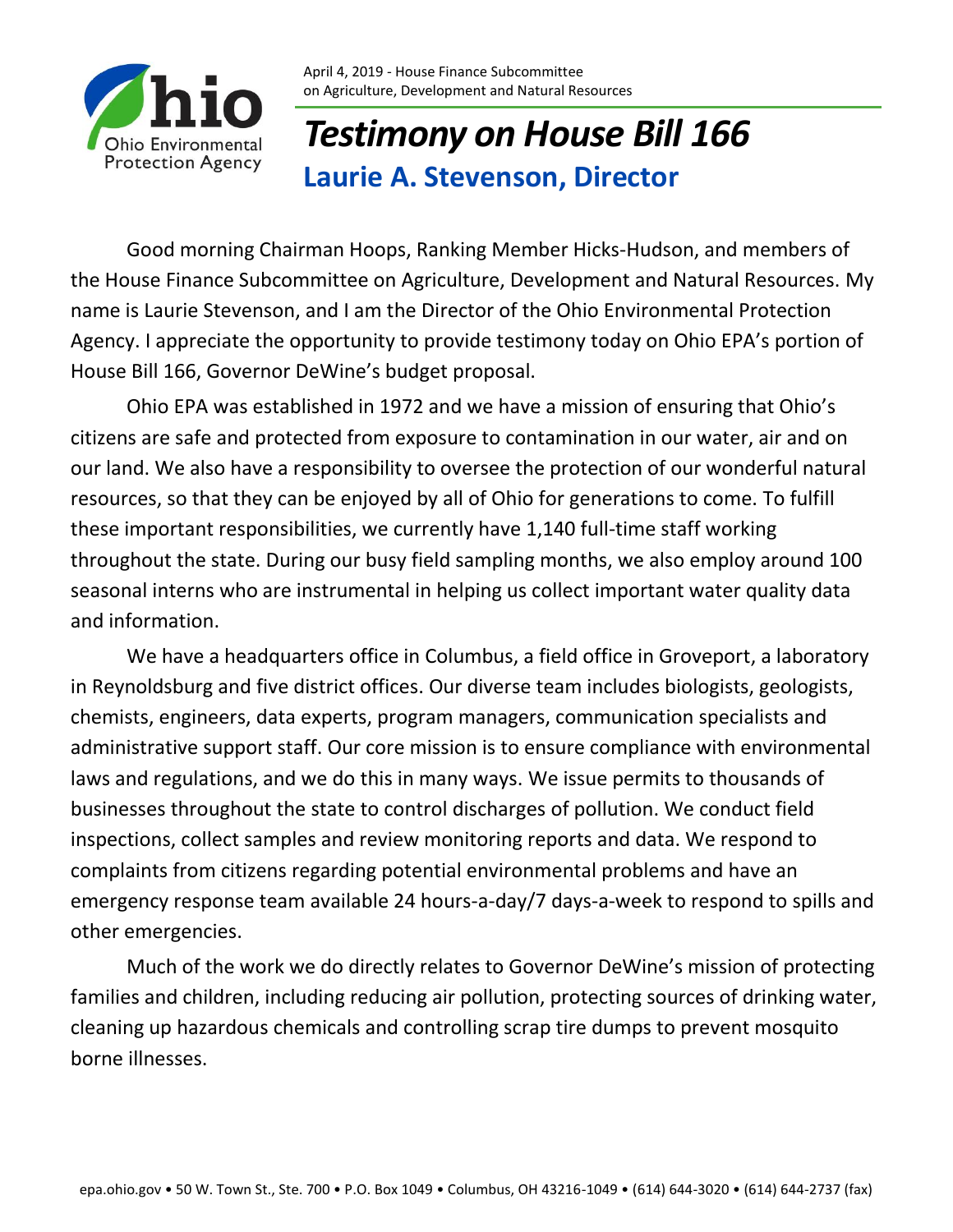As Director, I take our commitment to ensuring the protection of human health through compliance of our laws very seriously. I began my own career at Ohio EPA as a field inspector, overseeing compliance with the hazardous waste regulations. However, I also recognize that the environmental regulations can be complex and sometimes difficult to understand. This is especially true for small business owners who are working hard to run a successful business, but are not necessarily environmental experts. Small business owners wear many hats in running a business and it can be challenging for them to keep up with changes in the environmental regulations. Small communities responsible for environmental compliance face similar challenges.

For the past 20 years of my career, I have worked in various compliance assistance programs within Ohio, because it is my belief that we have an equally important responsibility to help businesses and communities get access to the tools, information and resources to achieve compliance and be successful. Within Ohio EPA, we have built a strong foundation of assistance programs and services, including helping small businesses with permit applications and other EPA paperwork, providing training and workshops to help businesses understand the regulations, helping small wastewater plants improve their operations and providing funding for communities to address their wastewater and drinking water infrastructure needs. We also help businesses and communities identify and implement sustainable practices that reduce waste and save them money. In 2017, Ohio was the first state in the nation to set up a materials marketplace, a free online tool for businesses and communities to find outlets for their recyclable and reusable materials that would otherwise go to landfills.

Because of these efforts, we believe Ohio EPA is a national leader in the protection of human health and the environment, and an asset when assisting companies that locate and expand in Ohio. It's my priority to ensure we maintain this very important balance of using our regulatory and enforcement tools along with our business assistance tools to maintain a healthy environment and help Ohio grow.

To support the important work we do in all of these areas, our budget proposal for fiscal year 2020 totals \$219.7 million. Proposed funding for fiscal year 2021 totals \$220.5 million, a slight 0.4 percent increase from fiscal year 2020. By way of background, many of Ohio EPA's programs are funded through permitting, waste disposal and pollution emission fees collected from facilities we regulate.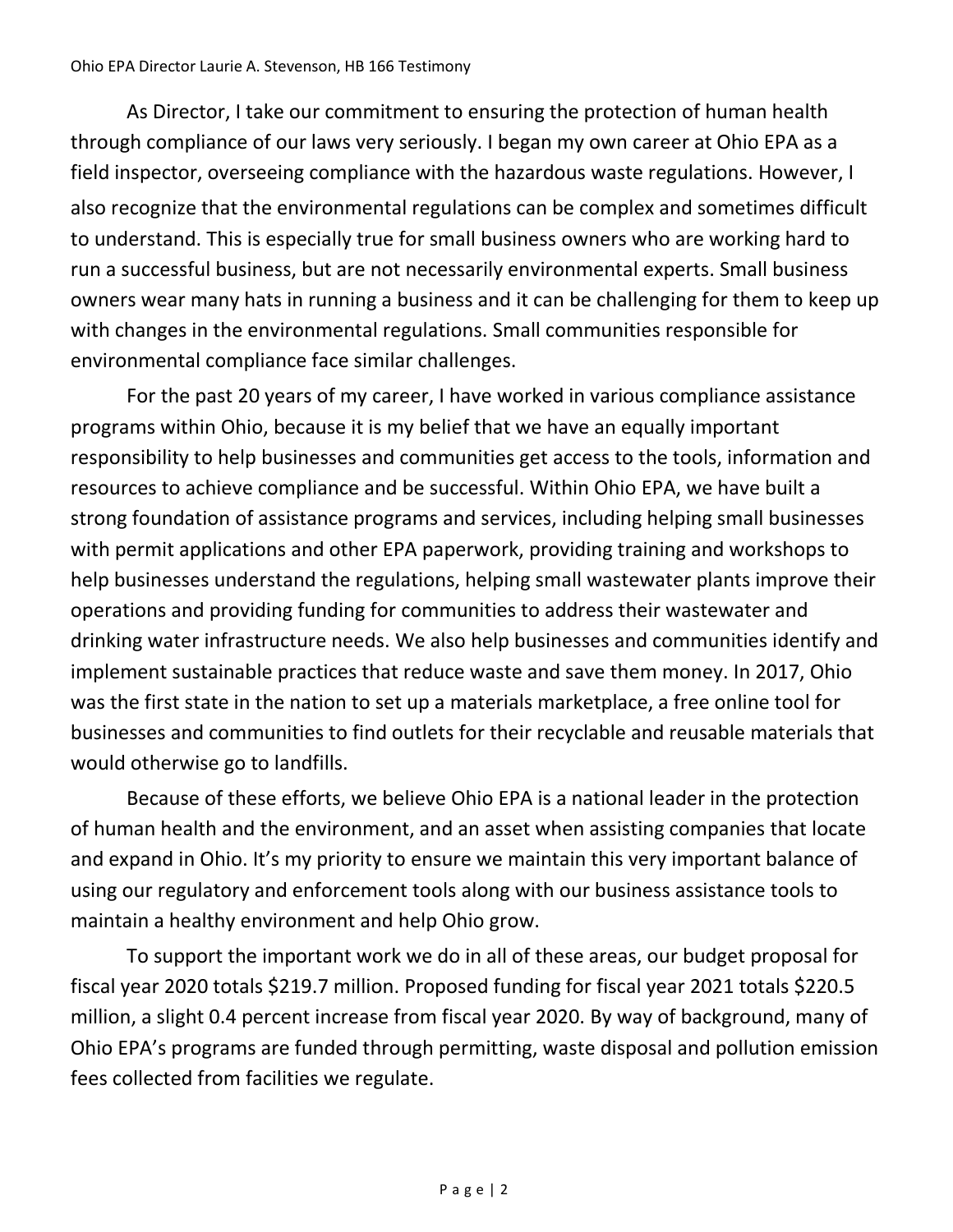## Ohio EPA Director Laurie A. Stevenson, HB 166 Testimony

Only a small proportion of our overall budget, about five percent, is from General Revenue Funds to support the E-Check auto emissions testing program. For each fiscal year in 2020 and 2021, our budget proposes approximately \$11 million in General Revenue Funds for administering the E-Check program, which is required in seven Northeast Ohio counties that are not meeting federally mandated ozone air quality standards.

Ohio EPA's budget does not include any fee increases. We are asking to continue our existing fees through the FY20-21 biennium. These fees support air pollution control, surface water and drinking water protection, environmental remediation, emergency response and waste management. These fees support 66 percent of the Agency's budget.

Through restructuring, attrition and careful evaluation of our personnel needs, our proposed budget will reduce our number of full-time equivalents by 41 positions. As vacancies occur, we assess both needs and resources to determine if there are more efficient ways to get work done without diminishing our core program responsibilities. We are mindful of our responsibility for administering the state's dollars carefully and adjusting staffing within our resources, not automatically refilling a vacancy or simply adding more staff when a new program comes along. I will continue to focus in this area to ensure we are operating as efficiently as possible. I am a strong proponent of strategic planning and establishing goals and objectives to keep Agency staff focused and working efficiently towards a common vision. I'm also very interested in getting feedback from our customers and stakeholders so that we can continuously look for ways to improve how we serve them.

I'd like to highlight two noteworthy areas of our budget request that we are excited about because of their alignment with the Governor's vision for investing in Ohio's children and Ohio's future.

The Volkswagen enforcement case settlement provides Ohio a unique opportunity in this budget to protect children from dangerous diesel emissions. Children are the most vulnerable population to the pollutants in diesel exhaust, as their lungs are still developing and they breathe at a faster rate than adults. In two rounds of public comments as we were crafting Ohio's plan to distribute the state's allotment from the VW lawsuit, the most requested use for these funds was school bus replacements. Our plan designates \$15 million dollars for SFY 19 through SFY 21 for grants to replace aging diesel school buses with new clean diesel, propane or compressed natural gas buses.

The first \$5 million in grants is already at work, replacing 179 old school buses, and reducing more than 38 tons of pollution each year. This benefit should triple when the